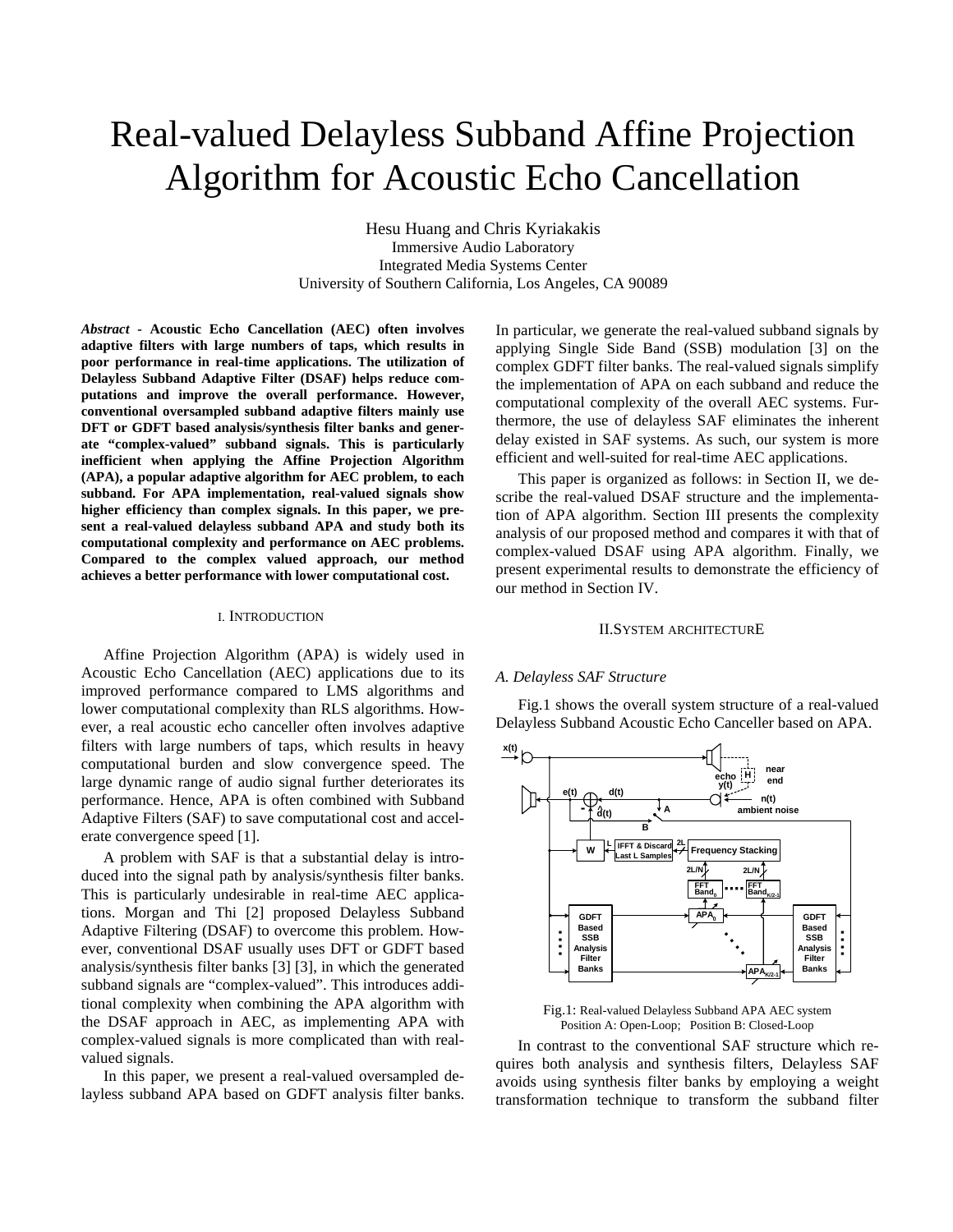| <b>Report Documentation Page</b>                                                                                                                                                                                                                                                                                                                                                                                                                                                                                                                                                                                                                                                                                                                                                                                                                                   |                             |                              |                                                     | Form Approved<br>OMB No. 0704-0188                 |                           |
|--------------------------------------------------------------------------------------------------------------------------------------------------------------------------------------------------------------------------------------------------------------------------------------------------------------------------------------------------------------------------------------------------------------------------------------------------------------------------------------------------------------------------------------------------------------------------------------------------------------------------------------------------------------------------------------------------------------------------------------------------------------------------------------------------------------------------------------------------------------------|-----------------------------|------------------------------|-----------------------------------------------------|----------------------------------------------------|---------------------------|
| Public reporting burden for the collection of information is estimated to average 1 hour per response, including the time for reviewing instructions, searching existing data sources, gathering and<br>maintaining the data needed, and completing and reviewing the collection of information. Send comments regarding this burden estimate or any other aspect of this collection of information,<br>including suggestions for reducing this burden, to Washington Headquarters Services, Directorate for Information Operations and Reports, 1215 Jefferson Davis Highway, Suite 1204, Arlington<br>VA 22202-4302. Respondents should be aware that notwithstanding any other provision of law, no person shall be subject to a penalty for failing to comply with a collection of information if it<br>does not display a currently valid OMB control number. |                             |                              |                                                     |                                                    |                           |
| <b>1. REPORT DATE</b><br>2. REPORT TYPE<br>2006                                                                                                                                                                                                                                                                                                                                                                                                                                                                                                                                                                                                                                                                                                                                                                                                                    |                             |                              | <b>3. DATES COVERED</b><br>00-00-2006 to 00-00-2006 |                                                    |                           |
| <b>4. TITLE AND SUBTITLE</b>                                                                                                                                                                                                                                                                                                                                                                                                                                                                                                                                                                                                                                                                                                                                                                                                                                       |                             |                              |                                                     | 5a. CONTRACT NUMBER                                |                           |
| <b>Real-valued Delayless Subband Affine Projection Algorithm for Acoustic</b><br><b>Echo Cancellation</b>                                                                                                                                                                                                                                                                                                                                                                                                                                                                                                                                                                                                                                                                                                                                                          |                             |                              |                                                     | <b>5b. GRANT NUMBER</b>                            |                           |
|                                                                                                                                                                                                                                                                                                                                                                                                                                                                                                                                                                                                                                                                                                                                                                                                                                                                    |                             |                              |                                                     | 5c. PROGRAM ELEMENT NUMBER                         |                           |
| 6. AUTHOR(S)                                                                                                                                                                                                                                                                                                                                                                                                                                                                                                                                                                                                                                                                                                                                                                                                                                                       |                             |                              |                                                     | <b>5d. PROJECT NUMBER</b>                          |                           |
|                                                                                                                                                                                                                                                                                                                                                                                                                                                                                                                                                                                                                                                                                                                                                                                                                                                                    |                             |                              |                                                     | <b>5e. TASK NUMBER</b>                             |                           |
|                                                                                                                                                                                                                                                                                                                                                                                                                                                                                                                                                                                                                                                                                                                                                                                                                                                                    |                             |                              |                                                     | <b>5f. WORK UNIT NUMBER</b>                        |                           |
| 7. PERFORMING ORGANIZATION NAME(S) AND ADDRESS(ES)<br><b>University of Southern California, Immersive Audio</b><br>Laboratory, Integrated Media Systems Center, Los Angeles, CA, 90089                                                                                                                                                                                                                                                                                                                                                                                                                                                                                                                                                                                                                                                                             |                             |                              |                                                     | 8. PERFORMING ORGANIZATION<br><b>REPORT NUMBER</b> |                           |
| 9. SPONSORING/MONITORING AGENCY NAME(S) AND ADDRESS(ES)                                                                                                                                                                                                                                                                                                                                                                                                                                                                                                                                                                                                                                                                                                                                                                                                            |                             |                              |                                                     | 10. SPONSOR/MONITOR'S ACRONYM(S)                   |                           |
|                                                                                                                                                                                                                                                                                                                                                                                                                                                                                                                                                                                                                                                                                                                                                                                                                                                                    |                             |                              |                                                     | <b>11. SPONSOR/MONITOR'S REPORT</b><br>NUMBER(S)   |                           |
| 12. DISTRIBUTION/AVAILABILITY STATEMENT<br>Approved for public release; distribution unlimited                                                                                                                                                                                                                                                                                                                                                                                                                                                                                                                                                                                                                                                                                                                                                                     |                             |                              |                                                     |                                                    |                           |
| <b>13. SUPPLEMENTARY NOTES</b>                                                                                                                                                                                                                                                                                                                                                                                                                                                                                                                                                                                                                                                                                                                                                                                                                                     |                             |                              |                                                     |                                                    |                           |
| 14. ABSTRACT                                                                                                                                                                                                                                                                                                                                                                                                                                                                                                                                                                                                                                                                                                                                                                                                                                                       |                             |                              |                                                     |                                                    |                           |
| <b>15. SUBJECT TERMS</b>                                                                                                                                                                                                                                                                                                                                                                                                                                                                                                                                                                                                                                                                                                                                                                                                                                           |                             |                              |                                                     |                                                    |                           |
| 16. SECURITY CLASSIFICATION OF:<br><b>17. LIMITATION OF</b>                                                                                                                                                                                                                                                                                                                                                                                                                                                                                                                                                                                                                                                                                                                                                                                                        |                             |                              |                                                     | 18. NUMBER                                         | 19a. NAME OF              |
| a. REPORT<br>unclassified                                                                                                                                                                                                                                                                                                                                                                                                                                                                                                                                                                                                                                                                                                                                                                                                                                          | b. ABSTRACT<br>unclassified | c. THIS PAGE<br>unclassified | <b>ABSTRACT</b>                                     | OF PAGES<br>4                                      | <b>RESPONSIBLE PERSON</b> |

**Standard Form 298 (Rev. 8-98)**<br>Prescribed by ANSI Std Z39-18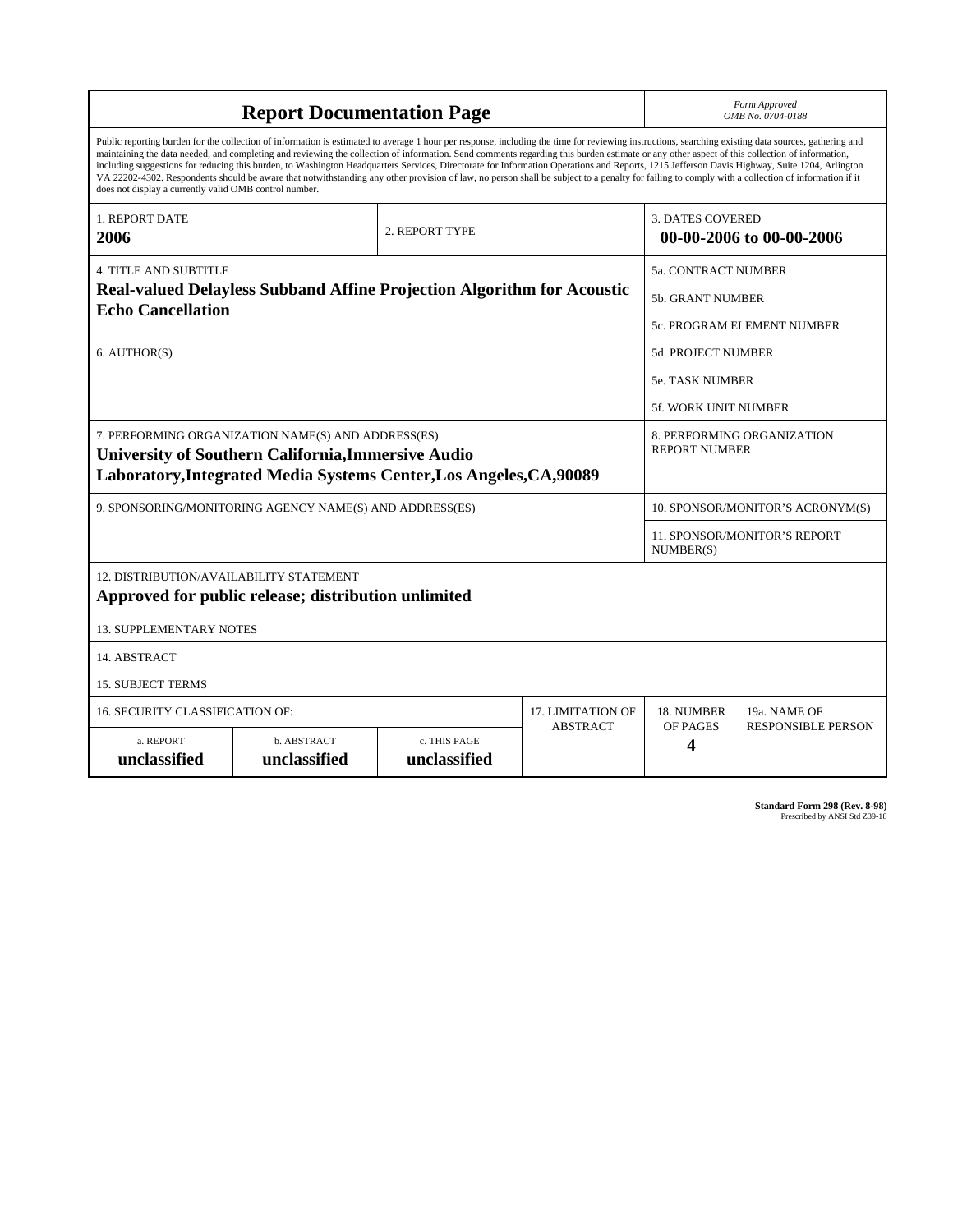weights into fullband filter weights. Thus the transmission delay can be eliminated due to the fact that the signal for canceling the desired signal is computed by the fullband filter. The Delayless SAF can be divided into two categories: open-loop type (Position *A* in Fig.1), and closed-loop type (Position *B* in Fig.1). Generally speaking, open-loop scheme will give less suppression since the algorithm is working blindly with respect to the real error signal. In this paper, both of these two schemes are implemented and studied.

# *B. Single-Sideband (SSB) Analysis Filter Banks*

Since the implementation of APA is easier with noncomplex arithmetic, real-valued subband signals are preferred on each subband. To obtain real-valued oversampled filter banks, we can use either non-uniform filter banks [4] or SSB modulated filter banks [3]. The former scheme typically needs to deal with different subsampling rates. Therefore, we focus on SSB filter banks implementation here.

It is known that SSB filter banks can be obtained by postprocessing complex-valued Generalized DFT (GDFT) filter banks properly [3]. Below we first describe GDFT briefly. The GDFT transform pair is defined as:

$$
Y_k^{GDFT} = \sum_{n=0}^{K-1} y(n) W_K^{-(k+k_0)(n+n_0)}, \quad k = 0, 1, \dots, K-1
$$
  

$$
y(n) = \frac{1}{K} \sum_{k=0}^{K-1} Y_k^{GDFT} W_K^{(k+k_0)(n+n_0)}, \quad n = 0, 1, \dots, K-1
$$
 (1)

where *K* is the number of subbands, and  $W_K = e^{j(2\pi/K)}$ . The analysis filter bank equation based on GDFT is then:

$$
X_k^{GDFT}(m) = \sum_{n=-\infty}^{\infty} h(mN-n)x(n)W_K^{-(k+k_0)(n+n_0)}
$$
\n
$$
k = 0,1,\dots, K-1
$$
\n(2)

where  $h(n)$  is the lowpass prototype filter for analysis filter banks,  $N$  is the decimation factor, and  $L_p$  is the length of prototype filter  $h(n)$ . In this paper, we only discuss the case for  $k_0 = 1/2$ ,  $n_0 = -(L_p - 1)/2$ . Therefore, SSB signal  $X_k^{SSB}(m)$  can be expressed in terms of GDFT signal as:

$$
X_k^{SSB}(m) = \text{Re}[X_k^{GDFT}(m)e^{j\omega_{\Delta}mN/2}]
$$
\n(3)

where  $\omega_{\Delta} = \pi/N$  is the bandwidth of the prototype  $h(n)$ . Obviously, the decimation factor for real-valued SSB filter banks is  $N = \pi/\omega_A$ . Compared to the decimation factor for a complex-valued GDFT filter banks,  $N_c = 2\pi/\omega_A$ , we can conclude that *N* is approximately half of  $N_c$ , i.e.  $N \approx N_c / 2$ , because of the real operation in SSB.

Because the prototype filter  $h(n)$  design is identical to the design for complex-valued GDFT filter banks, we used the fast converging iterative least squares method provided by Weiss [5] to design  $h(n)$ . This method has the advantages of sufficiently suppressing the aliasing.

The implementation of SSB filter banks for  $k_{th}$  channel is shown in Fig.2(a). In this way, several efficient methods to realize GDFT filter banks can be directly applied to the re-

alization of SSB filter banks. In this paper, we employ the efficient polyphase implementation of the GDFT filter banks proposed by Weiss in [5], which is suitable for any integer decimation factor *N < K/2*.





Fig.2(b): Spectrum of Prototype Filter, kth channel of GDFT Analysis Filter Bank and SSB Analysis Filter Bank

#### *C. Weight Transform*

Originally, Morgan suggested a FFT-stacking transform for complex-valued DSAF [2]. But when it is interpreted as a synthesis filter bank, the nulls in the passbands of the synthesis filters deteriorate the performance. A FFT-2 weight transform presented in [6] showed a significant improvement in performance. In this paper, we design a new stacking rule based on the similar FFT-2 weight transform.

In Fig.2(b), observe that all real-valued subband signals are modulated to baseband. This enables us to obtain the relations among fullband and real-valued subband signals. The following equation shows the frequency stacking rules:

$$
W(l) = \begin{cases} W_{\left(\frac{Kl}{2L}\right)}((l)_{\frac{2L}{K}} + \frac{L}{2N} - \frac{L}{K}) & l \in [0, L) \\ 0 & l = L \\ W(2L - l)^* & l \in (L, 2L) \end{cases}
$$
(4)

where *L* is the length of the fullband filter, and is assumed to be dividable by the LCM of *K* and 2*N*.  $W(l)$  and  $W_k(l)$  stand for the  $l_{th}$  FFT coefficients of fullband filter and the  $k_{th}$  subband filter respectively. Here [*a*] denotes the closest integer smaller than *a*, and  $(a)_b$  means '*a* modulus *b*'.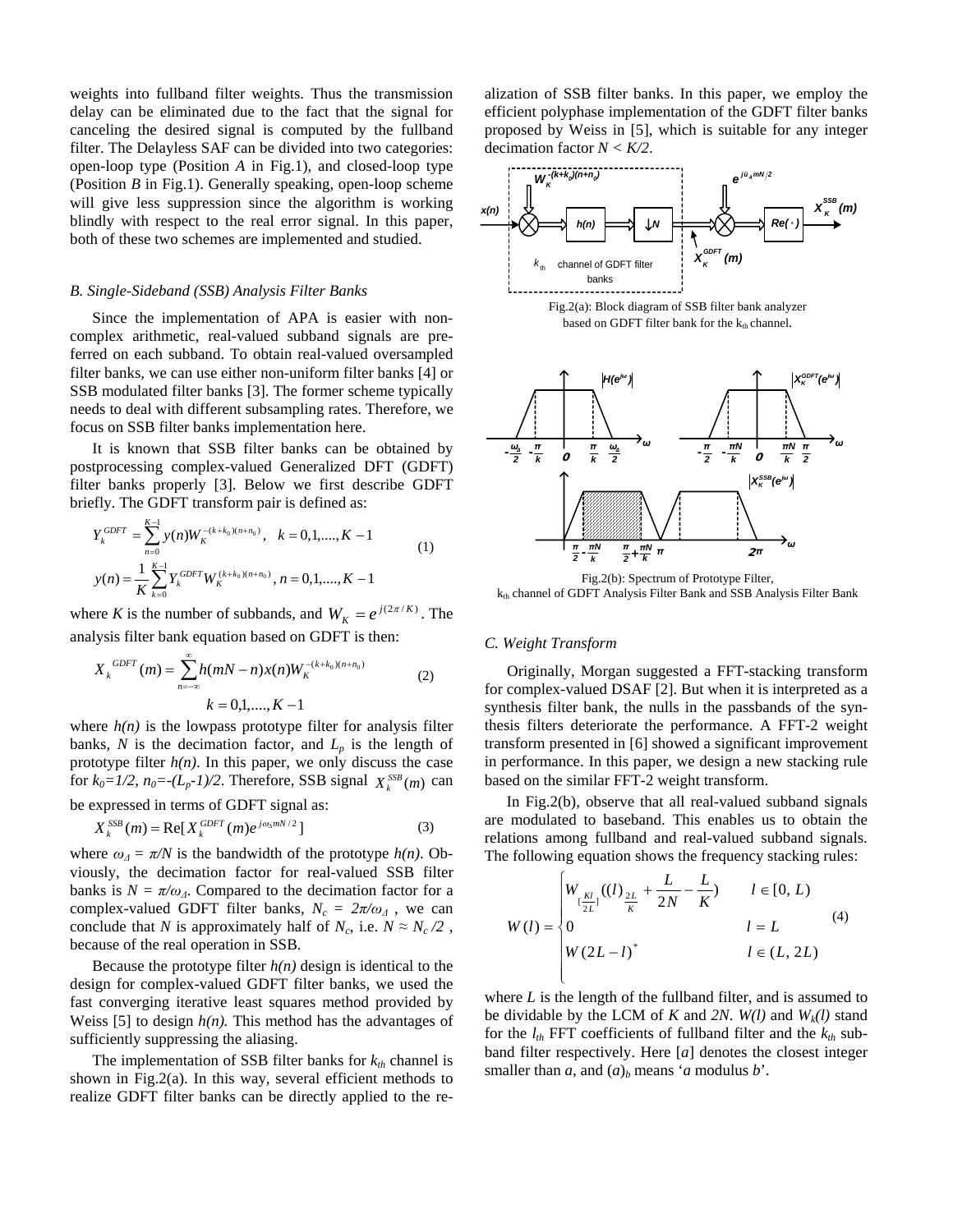Our analysis is based on the conclusion made in Section 2.2 that  $N \approx N_c/2$  holds approximately. According to [2], the computational load required for a DSAF, both with realvalued signals and with complex-valued signals, can be divided into four components: subband filtering, subband adaptive filtering (APA in this paper), weight transformation, and the signal path convolution with fullband filter W. The computation complexity of the last two components for real-valued DSAF is same as that for complex-valued DSAF, so we focus on the analysis of first two parts.

SUBBAND FILTERING: Let  $R_I^c$  denote the computational requirement of complex-valued subband decomposition and  $R_I^{\hat{r}}$  that of real-valued delayless subband decomposition. For a GDFT analysis filter bank, if polyphase FFT implementation is used, we need

$$
R_{1}^{c} \approx (L_{p} + K \log_{2} K + 4K) / N_{c}
$$
 (5)

real multiplications per input sample  $[2]$ , where  $L_p$  represents the length of prototype filter  $h(n)$ . For the corresponding real-valued SSB filter banks, SSB modulation requires additional *K/N* multiplications per sample. Since  $N \approx N_c/2$ , we conclude that real-valued SSB filter banks usually require twice computations as GDFT filter banks, i.e.  $R_I^r \approx 2 R_I^c$ . However, compared with the computational savings in the second step (see analysis below), this overhead is small and ignorable.

SUBBAND ADAPTIVE FILTERING: When Fast APA is used and the subband signals are real-valued, the computational requirement in this step is *2M+20P* real multiplications per sample [7]. Here *M* is the adaptive filter order and *P* is the projection order. As each complex multiplication requires four real multiplications, it is easy to obtain the computational requirement for real-valued DSAF and complexvalued DSAF.

$$
R_2^r = \frac{1}{N} (2\frac{L}{N} + 20P)^* \frac{K}{2}
$$
 (6)

$$
R_2^c = \frac{4}{N_c} (2\frac{L}{N_c} + 20P)^* \frac{K}{2}
$$
 (7)

Replacing  $N_c$  with 2N, we get the ratio between them:

$$
\frac{R_2^c}{R_2^r} = \frac{(2L/N + 40P) * K/2}{(2L/N + 20P) * K/2}
$$
\n(8)

In AEC applications, projection order *P* is often set to a value like 8 or 16, which, after multiplied by 20 or 40, is much larger than *2L/N*. In this case, *P* becomes the dominant factor in deciding  $R_2$ . Approximately, we have  $R_2^c \approx 2 R_2^r$ .

Note that from the above analysis, the computational load for subband APA can be highly independent of its adaptive filter length when  $P$  is large. In summary, the real-valued delayless subband APA implementation requires less computational power and is more efficient**.** 

## IV.COMPUTER SIMULATIONS

The impulse response to model the echo path in our simulations is a small room impulse response, truncated with 1024 taps. Consequently, the number of the fullband filter taps *L* is chosen as 1024. The sampling frequency is 22050 Hz in the fullband. The adaptations are performed in *K=128* subbands with a decimation factor of *N=32* for real-valued DSAF and a decimation factor of  $N_c = 64$  for complex-valued DSAF. In addition, we assumed that there are no near-end speech/music signals. Instead, an ambient noise *n(n)* with a fixed SNR of 30dB is added into the near-end microphone (see Fig.1). The measure of Echo Return Loss Enhancement (ERLE) curves are presented in the simulation results. ERLE is defined as

$$
ERLE = 10\log_{10}\left(\frac{E[y(n)^{2}]}{E[e(n)^{2}]} \right)
$$
\n(9)

## *A. ERLE Convergence Plots for White Noise Input x(n)*

Fig.3 shows the ERLE convergence of our proposed realvalued delayless subband APA with white noise input. For the open-loop scheme  $(Fig.3(a))$ , the results for both complex-valued delayless subband RLS algorithm and complexvalued delayless subband APA are depicted for comparison purpose, while complex-valued delayless subband NLMS and complex-valued delayless subband APA were compared in closed-loop scheme (Fig.3(b)). Obviously, compared to complex-valued delayless subband APA, our proposed realvalued delayless subband APA achieves better performance in terms of both ERLE convergence speed and ERLE level. The increase in projection order  $P$  from  $2<sup>nd</sup>$  to  $4<sup>th</sup>$  demonstrates a faster ERLE convergence rate and closer performance to RLS algorithm. Furthermore*,* the closed-loop scheme can achieve a higher echo suppression level once it converges.

#### *B. ERLE Convergence Plots for Real Music Input*

Fig.4 shows the performance of our proposed real-valued delayless subband APA for real music input. Since the performance of our proposed real-valued delayless subband APA is very close to its complex-valued counterpart for real music input, we only compare it to the conventional complex-valued delayless subband RLS for open-loop scheme (Fig.4(a)) and delayless subband NLMS for closed-loop scheme (Fig.4(b)) respectively. Similar performance improvements as in the case with white noise are observed. However, the performance improvement caused by increasing *P* is not so significant.

#### V. CONCLUSIONS

In this paper, we proposed a real-valued delayless subband affine projection algorithm (APA) and applied it to acoustic echo cancellation applications. The system imple